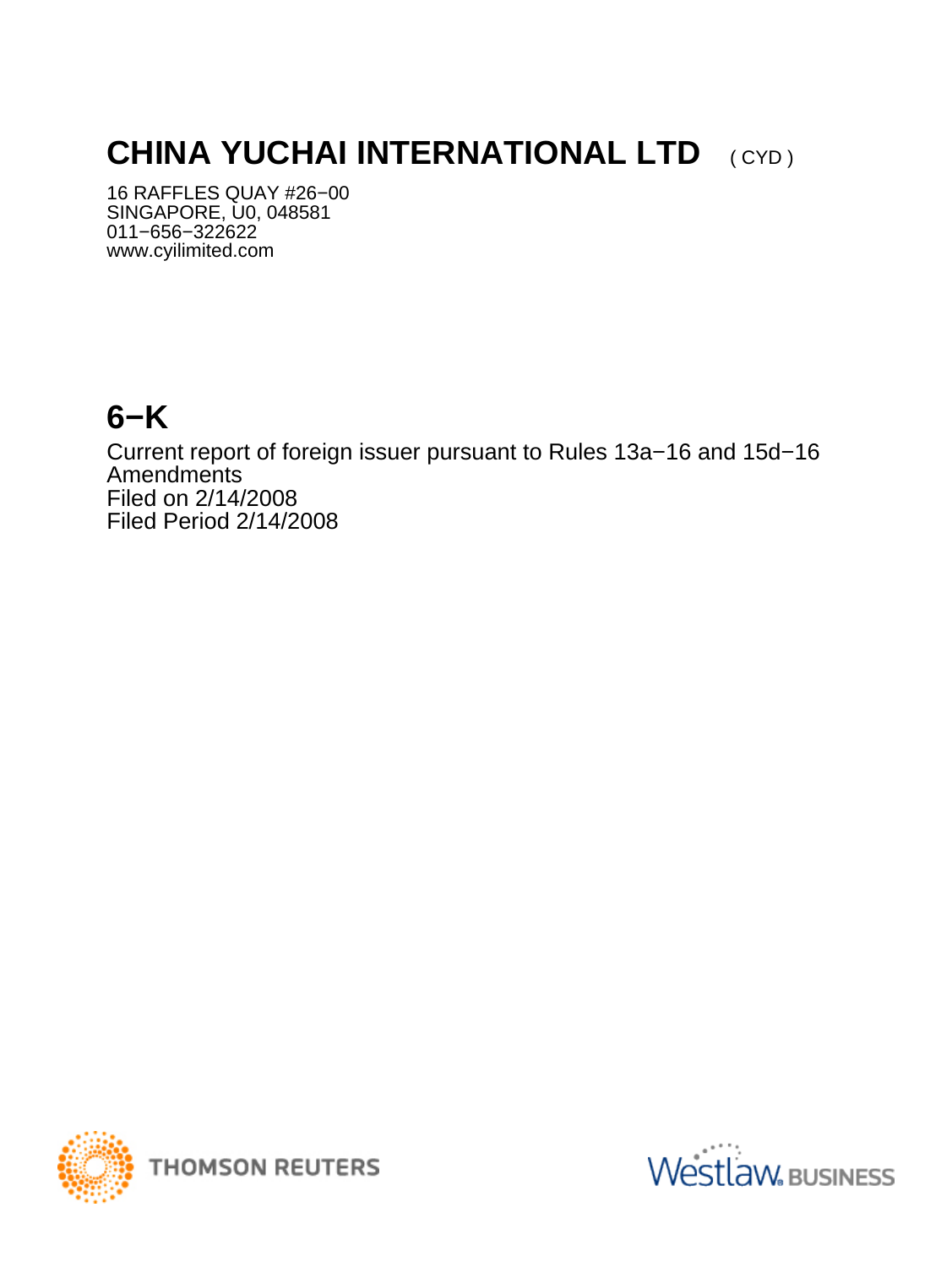#### **UNITED STATES SECURITIES AND EXCHANGE COMMISSION Washington, D.C. 20549**

### **Form 6−K**

**Report of Foreign Private Issuer Pursuant to Rule 13a−16 or 15d−16 of the Securities Exchange Act of 1934 February 14, 2008 Commission File Number 1—13522**

# China Yuchai International Limited

**16 Raffles Quay #26−00 Hong Leong Building**

**Singapore 048581**

*(Address of principal executive offices)*

Indicate by check mark whether the registrant files or will file annual reports under cover Form 20−F or Form 40−F.

Form 20−F ⊠ Form 40−F □

Indicate by check mark if the registrant is submitting the Form 6–K in paper as permitted by Regulation S–T Rule 101(b)(1): □

Indicate by check mark if the registrant is submitting the Form 6–K in paper as permitted by Regulation S–T Rule 101(b)(7): □

Indicate by check mark whether the Registrant by furnishing the information contained in this Form is also thereby furnishing the information to the Commission pursuant to Rule 12g3−2(b) under the Securities Exchange Act of 1934.

 $Yes \Box$  No  $\boxtimes$ 

If "Yes" is marked, indicate below the file number assigned to registrant in connection with Rule 12g3−2(b): **Not applicable.**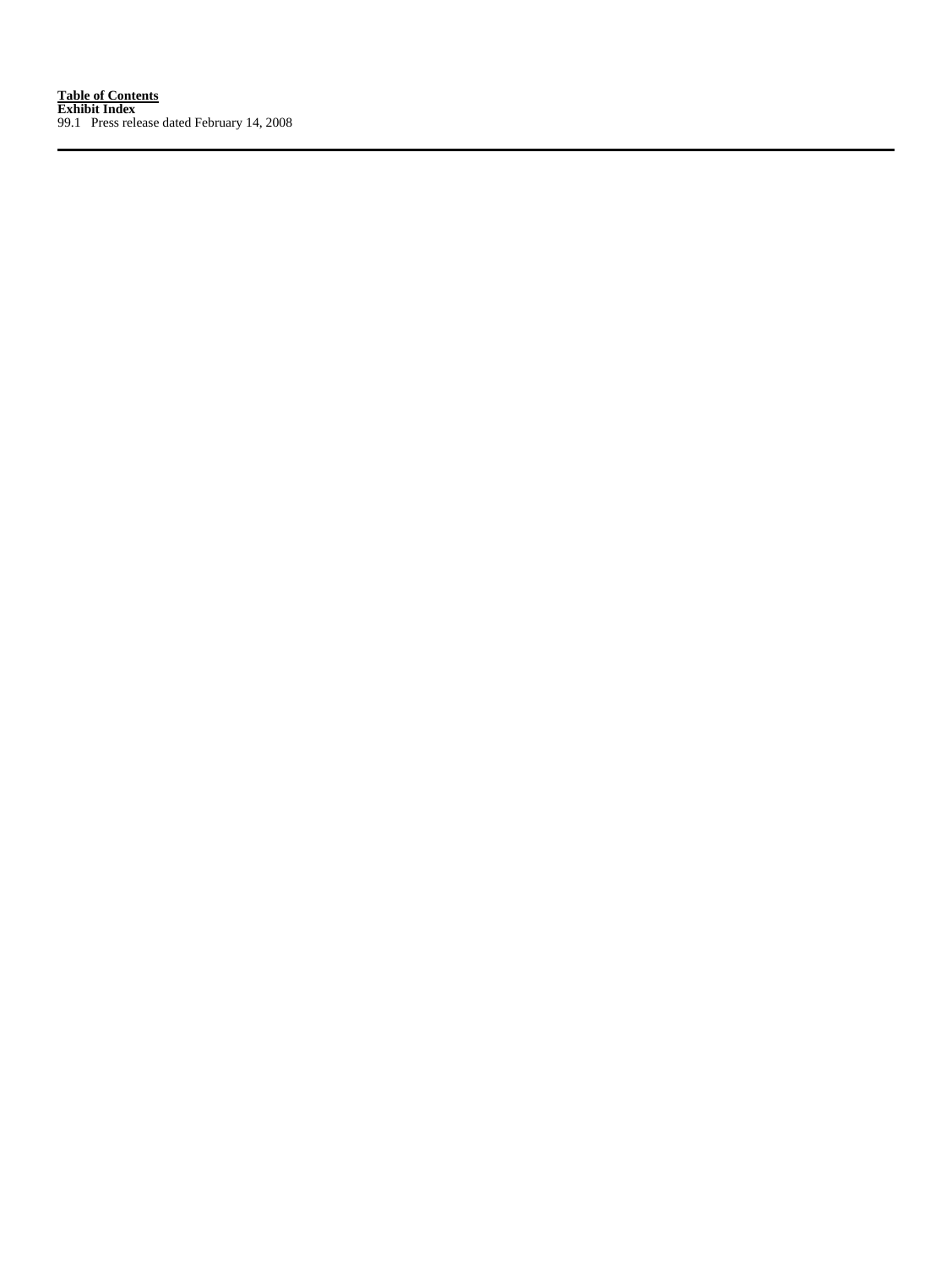#### **SIGNATURES**

 Pursuant to the requirements of the Securities Exchange Act of 1934, the registrant has duly caused this report to be signed on its behalf by the undersigned, thereunder duly authorized. Date: February 14, 2008

### CHINA YUCHAI INTERNATIONAL LIMITED

By: /s/ Teo Tong Kooi Name: Mr. Teo Tong Kooi Title: President and Director